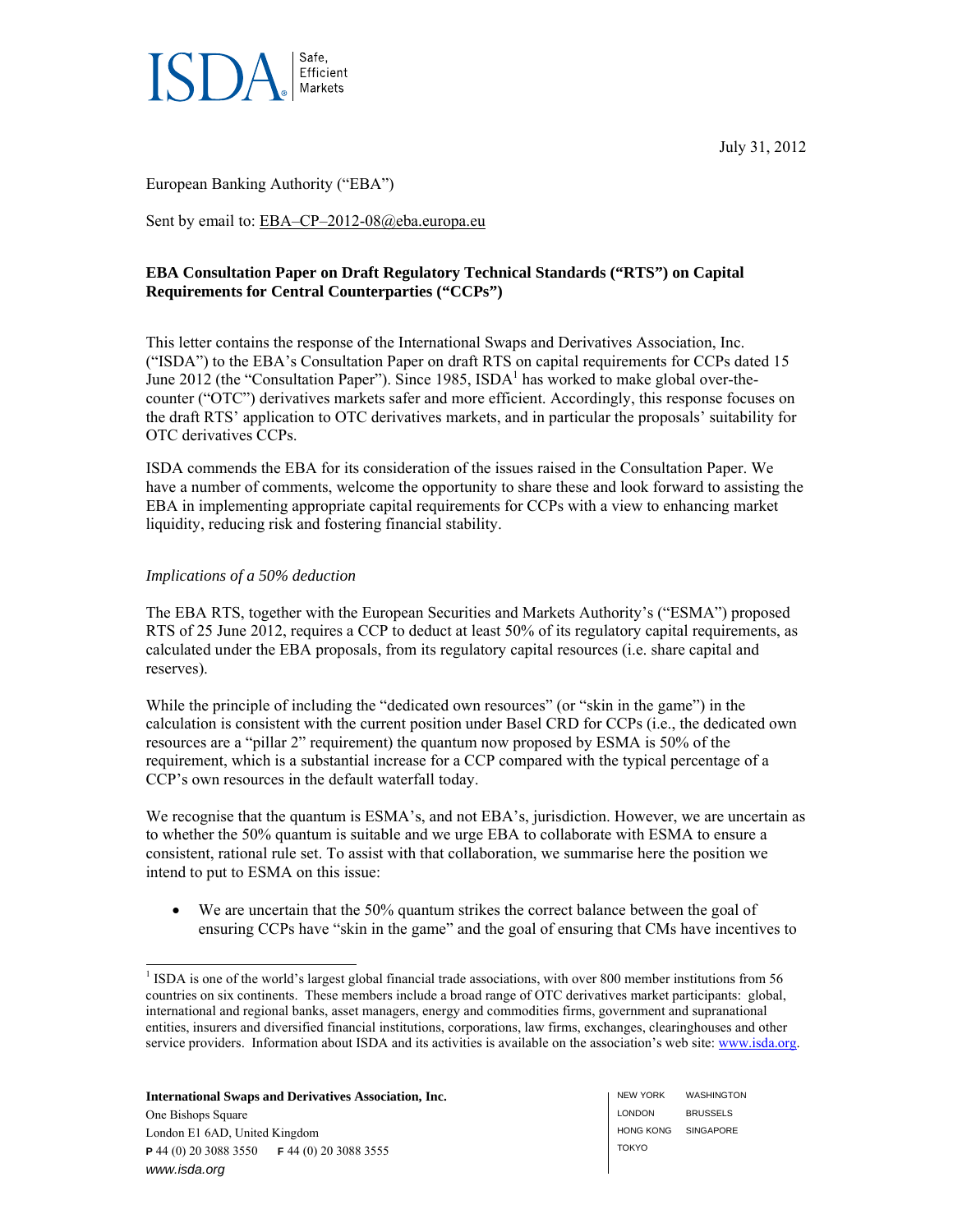bid in an auction of a defaulting CM's portfolio (and the systemic risk associated with member-owned CCPs, where a large CM default could either bring down the CCP or require its capitalisation in difficult funding conditions).

- We urge that before accepting proposals on the skin in the game quantum, ESMA, in conjunction with EBA and any other relevant supervisory body, thoroughly test them against the regulatory objectives via a well-designed quantitative impact study conducted in collaboration with industry participants.
- We consider that the balance would be better struck by requiring a CCP to hold 50% of its regulatory capital in a segregated deposit account, but subject to a cap (set at the level of a 75th percentile CM's default fund contribution for the relevant class of product) and a minimum amount (set at USD50 million).
- In our view, when determined this skin in the game amount should be placed ahead of the non-defaulting members' contribution. In our view this would safeguard both the CCP's incentive to reduce the chances of these assets being called upon (through margin calibration and risk management) and non-defaulting CMs' auction incentives
- A second tranche should follow the non-defaulting members' default fund contributions. The potential for additional CCP resources to be called upon if the default fund were exhausted would create the incentive for the CCP to ensure the total size of the default fund is adequate.

#### *CCP capital requirements*

In summary, the Consultation Paper notes<sup>2</sup>:

The EBA's view is that according to the Regulation the capital of a CCP, including retained earnings and reserves, should be at all times at least equal to the sum of:

- i. the CCP's operational expenses during an appropriate time span for winding-down or restructuring its activities;
- ii. the capital necessary to cover the overall operational including legal risk born by the CCP; and,
- iii. the capital necessary to cover credit, counterparty credit and market risks stemming from "non-covered activities" that the CCP carries out.

Other business and legal risks, borne by the CCP might lead its competent authority to require additional capital, similarly to banks which may be subject to extra capital charge.

We understand the logic for a CCP's capital requirement being the *sum* of the expenses-based winding-down requirement and the risk-based requirement, as opposed to the higher of the requirements, which was envisaged in the EBA's first consultation. However, we query the benefit of layering capital requirements without a greater appreciation of the relative probabilities of the two states manifesting, to inform an analysis as to whether a CCP requires full capital for both the 'business-as-usual' state and the 'winding-down' state.

 2 EBA Consultation Paper 'Draft Regulatory Technical Standards on Capital Requirements for CCPs', June 2012, page 4 and 5.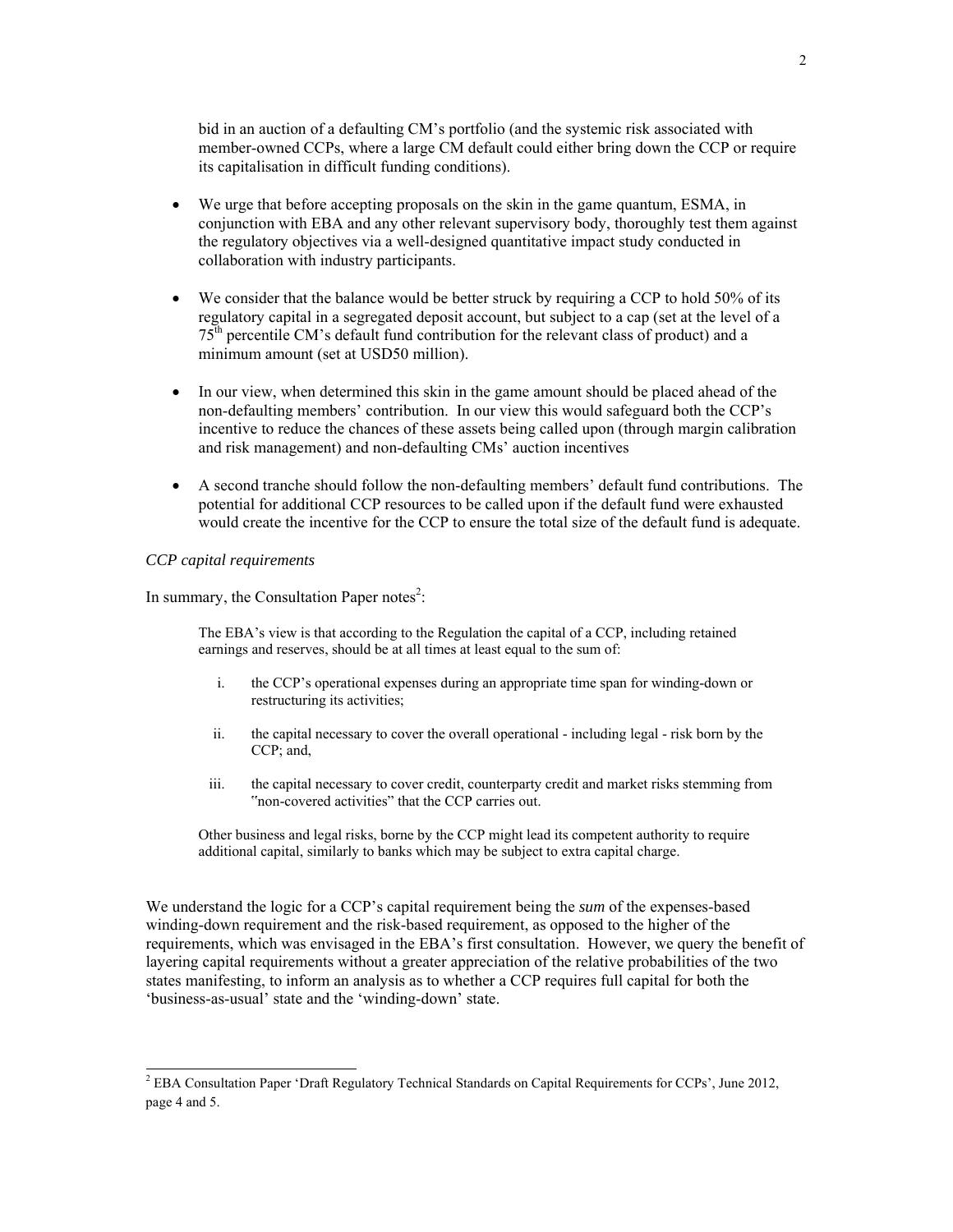Further, the Consultation Paper asserts that a CCP's wind-down expenses are equivalent to its operational expenses for an appropriate time span for winding-down. This may be inappropriate as, in the wind-down state, there are numerous business-as-usual activities and discretionary activities that a CCP would not be carrying out, for example marketing and there may be additional costs relating to issues such as decommissioning of systems, termination of contracts and professional fees required to execute the winding down. We consider that a detailed analysis of these costs would be beneficial in determining the capital risks a CCP would actually run in the wind-down state, with final expenses calculated accordingly. In our view, such an analysis is required in order to ensure that the ultimate capital rules for CCPs are efficient.

In addition, while not within scope of the Consultation Paper, we urge the EBA to consider CCP liquidity as important as capital given that capital is intended to fund fixed assets and absorb P&L losses, not finance short-term assets. Capital cannot meet immediate cash expenditure, only liquid assets can, and a CCP with a very strong capital position could still fail if it ran out of cash. Consequently, in the supervision of CCPs, we believe that a competent authority should place as much emphasis on a CCP's liquidity position and compliance with the liquidity risk requirements in EMIR Article 44 as it does on the CCP's capital position.

Finally, we query how the credit-related risks arising from "non-covered activities" can be determined separate from the credit exposures to clearing members. For example, if a clearing member is also a settlement bank, sub custodian or liquidity provider to a CCP, how can these credit risks can be allocated capital separate from the exposure taken to the clearing member with respect to clearing? The increased role of CCPs contains new forms of systemic risk. It is important that the approach to the regulation of such new forms of risk not be based on the assumption that what is necessary is the simple extension of existing capital requirements for banks. Rather, we suggest that a comprehensive and integrated analysis should be carried out. This analysis should include an open consideration of the best ways of addressing such risks, both via capital requirements on CCPs and clearing members as well as through other design elements.

#### *CCPs should be allowed to develop internal models for market and counterparty risk*

The approach proposed in the Consultation Paper for credit and counterparty risk related to noncovered activities is not risk-sensitive. A more risk-sensitive approach (as is seen in Basel II IRB combined with IMM) would assign credit risk weights that depend on the counterparty and exposure that reflect the possible market values of an OTC trade. Such an approach would require the CCP to develop and operate internal models (CCPs have modelling capacity in order to set their margin requirements). The lack of risk-sensitivity can create undesirable incentives. We urge the EBA to allow CCPs to develop internal models for measuring market and counterparty risk (subject to regulatory approval).

We note that the proposed approach to market risk related to non-covered activities also lacks risk sensitivity.

#### *125% "notification threshold"*

We do not object to the 125% "notification threshold", since it helps regulators to spot potential problems early. However, we would appreciate more clarity in the RTS on what actions regulators would be empowered to take once notified and before a CCP's capital falls below the minimum requirement.

In addition, we note that page 5 of the Consultation Paper contemplates that a competent authority could require a CCP to hold additional capital to cover other business and legal risks (similar to Pillar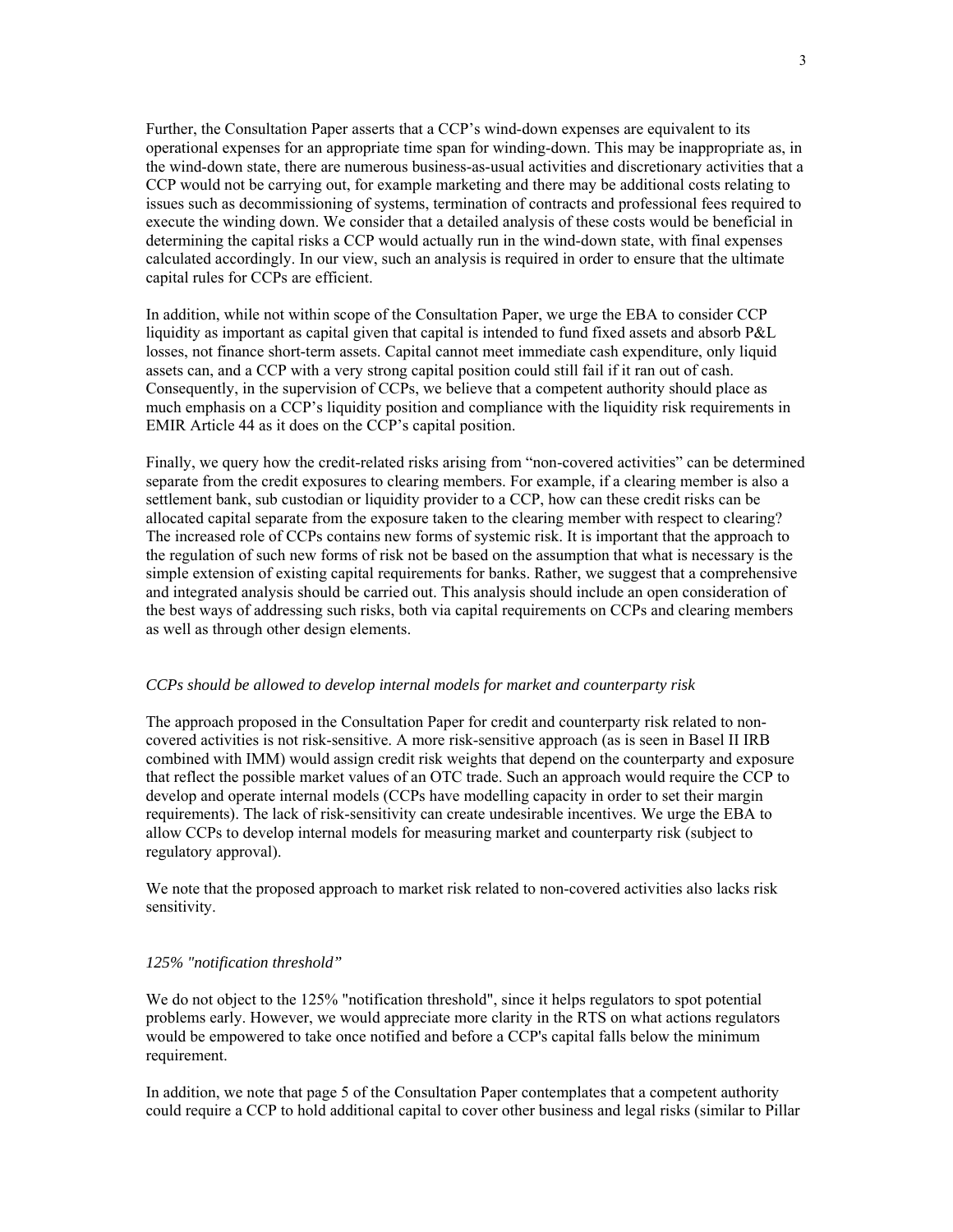2 for banks). We therefore consider it necessary to clarify what the notification threshold would be in circumstances where the CCP had such an additional capital requirement. Specifically, would the notification threshold be i) 125% of the requirement calculated under Article 3 or ii) 125% of the sum of the Article 3 requirement and the additional component authority imposed requirement? We consider that it should be the former and that this should be made explicit in the text.

#### *The floor of 80% for AMA versus BIA should be lowered (or removed)*

The Consultation Paper provides that CCPs should be allowed, subject to the same strict organisational and quantitative standards as banks and to the permission of the competent authority, to use the Advanced Measurement Approaches ("AMA") to incentivise them to increase their operational risk management. To ensure a proper capitalisation of operational risk, the CCPs using the AMA should respect a floor of 80% of the capital requirements calculated on the basis of the Basic Indicator Approach. We consider that the floor of 80% for AMA versus BIA should be lowered (or removed), again to increase incentives for CCPs to use models of increased sophistication and risk sensitivity.

### *Losses exceeding the default waterfall financial resources*

Page 6 of the Consultation Paper states, "Under no circumstances will a CCP use margins posted by non-defaulting clearing members to cover its losses resulting from the default of another clearing member."

We assume the reference to "margins" means Initial Margin. Otherwise, this would clash with CPSS-IOSCO Financial Market Infrastructure Principle ("PFMI") 3.4.25, which states<sup>3</sup>:

In certain extreme circumstances, the post-liquidation value of the collateral and other financial resources that secure an FMI's credit exposures may not be sufficient to cover credit losses resulting from those exposures fully. An FMI should analyse and plan for how it would address any uncovered credit losses. An FMI should establish explicit rules and procedures that address fully any credit losses it may face as a result of any individual or combined default among its participants with respect to any of their obligations to the FMI. These rules and procedures should address how potentially uncovered credit losses would be allocated, including the repayment of any funds an FMI may borrow from liquidity providers.

Footnote 61 to PFMI 3.4.25 states<sup>4</sup>:

For instance, an FMI's rules and procedures might provide the possibility to allocate uncovered credit losses by writing down potentially unrealised gains by non-defaulting participants and the possibility of calling for additional contributions from participants based on the relative size and risk of their portfolios.

Importantly, if non-defaulting clearing members agree to assume some of the residual losses through the use of their variation margin, then as this could be beneficial from a financial stability perspective,

-

<sup>&</sup>lt;sup>3</sup> Committee on Payment and Settlement Systems and Technical Committee of the International Organisation of Securities Commissions 'Principles for financial market infrastructures', April 2012, page 45.